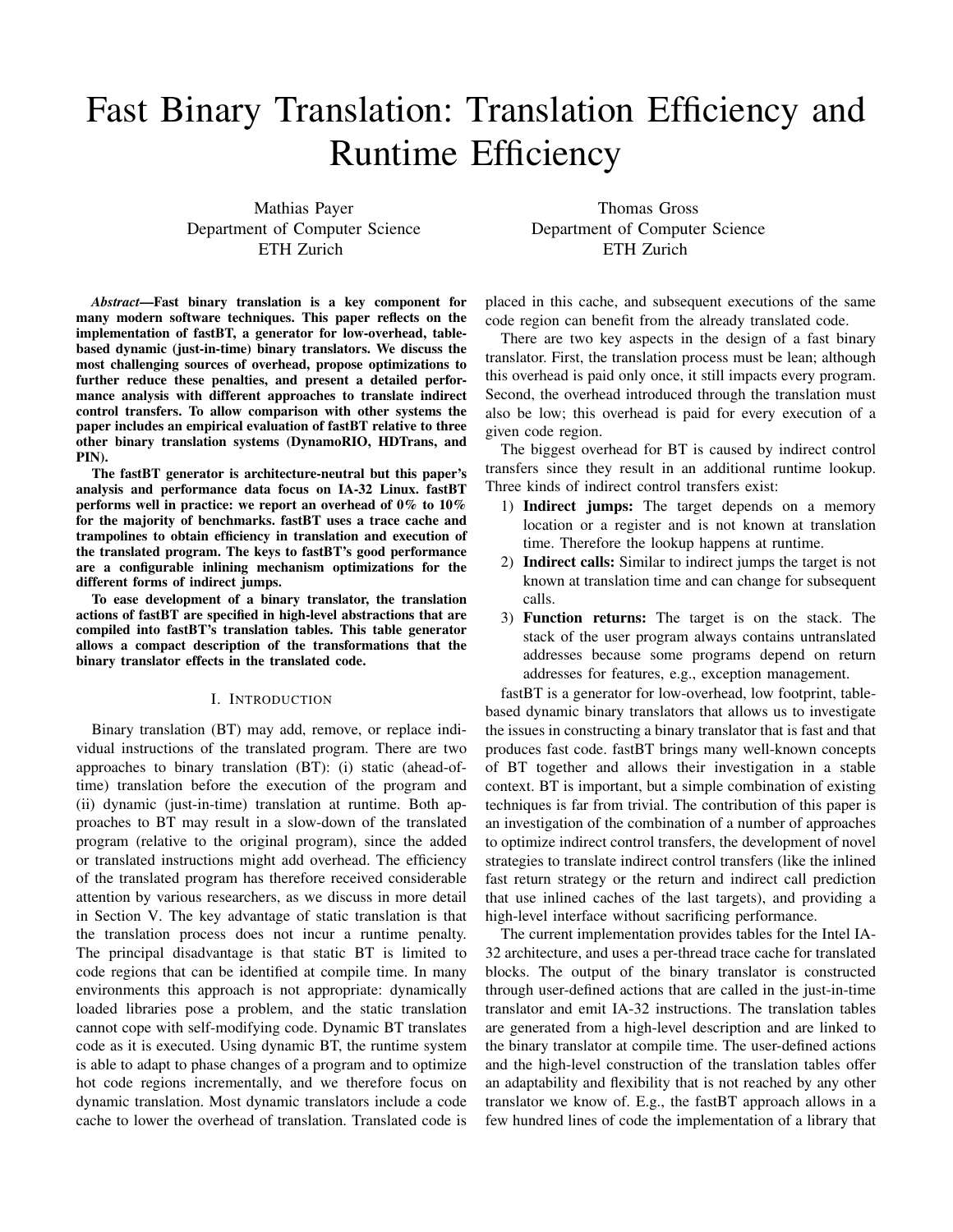dynamically detects and redirects all memory accesses inside a transaction to a software transactional memory system.

Like HDTrans [22], fastBT leaves the stack of the user program unchanged. Although we use the stack for fastBT's functions, the user program never sees a change of the original layout and is completely unaware of the translation. Based on this decision fastBT is able to (i) handle self-modifying code that changes its own return address, (ii) handle exceptions without additional overhead, (iii) simplify debugging of the application. Each one of these points accesses the program stack to match return addresses with known values. These comparisons would not work if the stack was changed, because the return addresses on the stack would point into the trace cache, instead of into the user program. Therefore fastBT replaces every return instruction with an indirect control transfer to return to translated code.

## II. DESIGN AND IMPLEMENTATION

To meet the two key requirements of a fast binary translator (lean translation, low-overhead for translated code) design and implementation must go together, and these two cannot be separated.

The translator processes blocks of the original program, places them in the trace cache and adds entries to the mapping table. The execution flow of the program stays in the trace cache. If an untranslated basic block is executed, then it is translated on the fly, and the new trace is added to the trace cache. See Figure 1 for an overview.



Fig. 1. Runtime layout of the binary translator.

## *A. Table generation*

The BT library uses a *multilevel* translator table with information about each possible machine code instruction. Writing translation tables by hand is hard and error prone, as there exist a multitude of different possible instructions and combinations with prefixes on IA-32, and accounting for the various encodings and formats of all machine instructions can be a cumbersome task.

fastBT uses a table generator that offers a high-level interface to all instructions instead, see Figure 2. The programmer can specify how to handle specific instructions or where to insert or to remove code. This attractive feature allows a



Fig. 2. Compile time construction of the translator table.

compact description of changes in the translated code with a single point of change.

The supplied base tables contain detailed information about register usage, memory accesses, different instruction types (e.g., if the FPU is used) and information about individual instructions. These base tables define an identity transformation where only control flow instructions are altered to keep the execution flow under the control of the translator.

Using adapter functions, the user can specify which types or instructions are altered when the table is produced. The table contains an action for each existing machine code instruction. These actions can be selected during table generation based on the instruction, the properties of the instruction (e.g., register access, memory access, control flow, function calls, and so on). Figure 3 shows an adapter function that redirects all instructions that might access memory to a special handler. The output of the table generator is then compiled and linked together with the fastBT sources to the binary translator library, which is then used as a shared library in the program.

```
bool isMemOp (const unsigned char* opcode,
const instr& disInf, std::string& action)
{
 bool res;
 /* check for memory access in instr. */
 res = mayOpAccessMem(disInf.dstFlags);
 res |= mayOpAccessMem(disInf.srcFlags);
 res |= mayOpAccessMem(disInf.auxFlags);
 /* change the default action */<br>if (res) { action = "handleMemO
    (res) { action = "handleMemOp"; }
 return res;
}
// in main function:
addAnalysFunction(isMemOp);
```


### *B. Basic translator*

The layout of the translation engine is a simple table-based iterator. When the translator is invoked with a pointer to a basic block, it first allocates a new buffer fragment in the trace cache. The translator then adds a reference from the original basic block to the buffer fragment into the mapping table. Next the basic block gets translated one instruction at a time.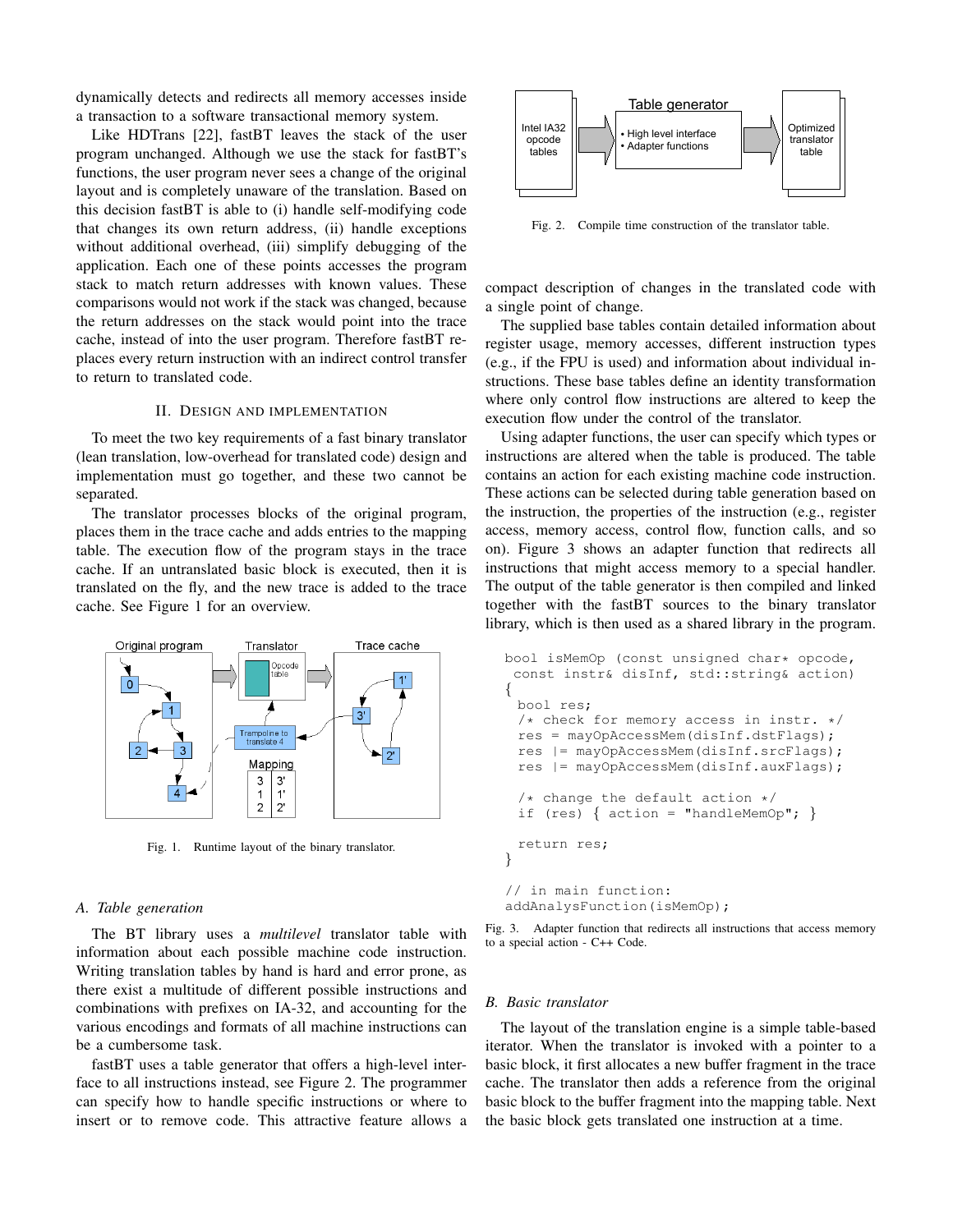The previously generated tables are used to decode each instruction. Because IA-32 instructions can differ in length (1 byte to 16 bytes) fastBT uses a multilevel table: If the decoding of the instruction is not finished in the current table, a pointer redirects to another table, and the translator reads the next byte. This process is repeated until the instruction is decoded completely and only possible arguments are left.

In the next step the instruction and the arguments are passed to the corresponding *action function*, which handles the instruction. The action functions are *completely unrestricted* in how they refactor the code. They can *add arbitrary code* (e.g., function calls) and *alter the instruction* in any conceivable way or *remove the instruction* altogether.

Translation stops at recognizable basic block (BB) boundaries like branches and return instructions. Some BB boundaries are not recognizable; if a branch target points into an already translated block, a part of this block is translated again.

At the end of a basic block the translator checks if the targets of outgoing edges are already translated, and adds jumps to already translated targets. Otherwise the translator builds a trampoline that translates the target, if it is executed, and adds a jump to this trampoline.

#### *C. Predefined actions*

The translator needs different action functions to support the identity transformation. The simplest action functions do nothing, thereby removing the instruction in the instrumentation, or copy the instruction verbatim to the cache. Additional action functions are needed to keep the execution flow inside the cache.

One action function handles direct unconditional jumps and redirects them to another block in the cache. Other action functions handle conditional jumps and redirect the execution flow to the translated targets. Special action functions handle indirect jumps, indirect calls and return instructions. They need an indirect control transfer that cannot be determined at translation time, and these functions add runtime checks to transfer control to the correct destination.

All action functions that handle direct control transfers check if the target is already translated. If it is not translated, they will generate a jump to a trampoline that translates and executes the target if the trampoline is called.

Simple action functions copy the instructions to the code buffer, without altering them. Additional actions are needed to redirect the execution flow so that it stays inside the buffer. These actions ensure that the program cannot escape the translation and that no unchecked or untranslated instructions are executed.

## *D. Trace cache*

During the execution of a program it is likely that certain code regions are executed multiple times. Hence keeping translated code in a cache potentially reduces the overhead of BT since the translated code regions can be reused an arbitrary number of times without generating additional overhead.

As reported in [4] and [7] code sharing between threads is low for desktop applications and moderate for server applications. Therefore fastBT uses a *per thread cache*-strategy to increase code locality and to potentially extract better traces.

An additional important advantage of thread local caches is that the translator can directly emit hard-coded pointers to thread local data structures into the cache without the need to call expensive lookup functions to determine thread local data structures. This feature is used in the translator itself for *syscall* and *signal* handling and to inline and optimize all thread local accesses from the instrumented program.

The combination of fastBT's basic translator and the trace cache leads to a greedy trace extraction. Traces are formed as a side effect of the first execution and placed in the trace cache.

#### *E. Trampoline table*

Every time when the translator finishes a basic block, it must emit continuation points. To keep the trace cache clean from these translation hints the translator generates a trampoline and emits a jump to the trampoline in the cache (jmp trampoline\_addr). The trampoline contains all the information needed to start the translation at the continuation point, the location where the trampoline was called, and information about the thread.

As soon as the trampoline is used and the location it points to is translated the translator can backpatch the jump to the trampoline with a jump to the translated block.

#### *F. Mapping table*

The mapping hash table contains entries for all basic blocks. An entry in this table consists of a pointer into the user program and a pointer into the trace cache. This decision leads to an 8 byte stride for this table.

The hash function is designed to return a relative offset in the hash table. Adding the result from the hash function to the base pointer of the mapping table returns the address of a table entry. Inlined machine code can check entries efficiently this way.

The hash function needs to be fast, flexible and inlineable. The overhead for hashing should be low, and therefore a complex hashing mechanism was avoided. After tests with different SPEC CPU2006 benchmarks and other binaries fastBT uses the simple hash function ( $addr \leq 1$ ) & (HASH\_PATTERN). The original address is shifted one bit to the left and binary anded with  $HASH_TABLE_SIZE - 1$ and the last three bits are set to 0. In this implementation the hash size must always be a power of two.

In the case of a hash collision (e.g., the address value is not equal NULL) the entry is stored in the next empty slot.

#### *G. Signal and syscall handling*

Instrumented environments need special treatment for signals and system calls. A task or thread can schedule individual signal handler functions and execute system calls. The kernel transfers control from kernel-space back to user-space after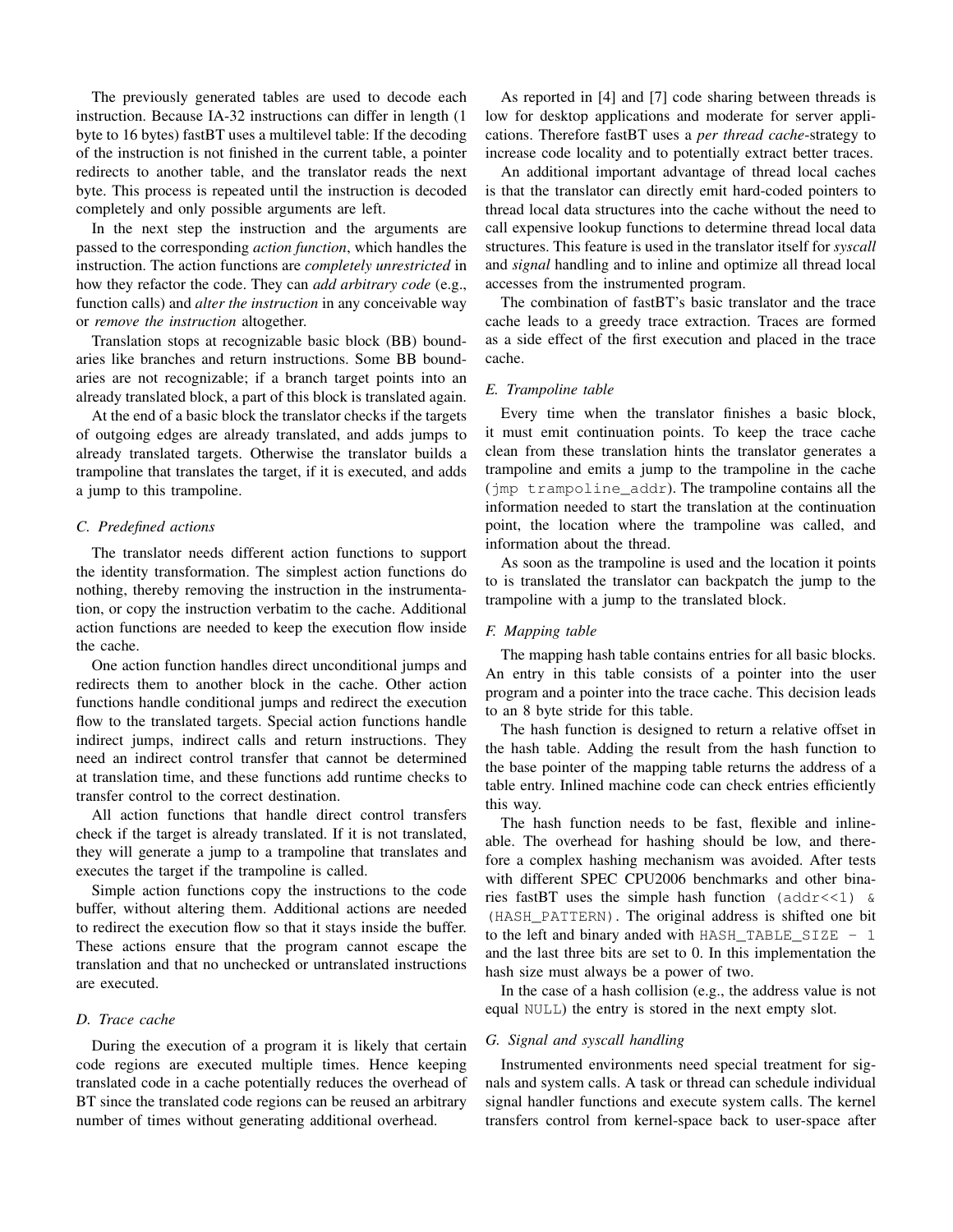a system call or after the delivery of a signal. A user-space binary translator cannot control these control transfers, but must rewrite any calls that install signals or execute system calls.

fastBT catches signal handlers and system calls and wraps them into trampolines that return the control flow to translated code. Currently fastBT is able to translate signals installed by *signal* and *sigaction* and all system calls, covering both interrupts and the *sysenter* instruction. The *sysenter*-handling is of course specific to the syscall handling of the Linux kernel 2.6 [12].

## *H. Overheads in translated code*

In this section we discuss the runtime overhead of the translated program. The overhead introduced into the translated program is the major source of any slowdown relative to the unmodified binary; the constant translation and initialization overheads are negligible in most cases.

*Indirect jumps, indirect calls and return instructions:* These instructions are the most frequent instructions that incur a runtime overhead.

In all three cases the target of the execution is unknown and the program must look up a pointer to the original program in the mapping table to get the pointer into the trace cache. The translation scheme is similar in all cases as stated in Figure 4. As an indirect call is only a push of the current eip and an indirect jump, the translator simply needs to add the push. Return instructions are also similar to indirect jumps. This instruction pops a value from the stack and indirectly jumps to this value.

|          | $\frac{1}{2}$ imp reg/mem   call reg/mem   ret |          |
|----------|------------------------------------------------|----------|
|          | push eip                                       |          |
|          | push reg/mem push reg/mem (addr. on stack)     |          |
| push tld | push tld                                       | push tld |
|          | call ind_jmp $ $ call ind_jmp $ $ call ind_jmp |          |

Fig. 4. Translation of indirect jumps/calls and return instructions, *tld* is thread local data.

If the target is already translated and the lookup in the mapping table is a hit in the first row, then the call of ind\_jmp adds 21 instructions. This overhead is very high and various optimizations (described in Section III) try to reduce this overhead. If the target is not translated, then the translator must translate this region first. Even more overhead results from hash misses where the lookup function loops through the mapping table to find the correct entry.

In these cases a single instruction in the original code is mapped to multiple instructions in the translated code block. An indirect jump adds 20 instructions in the best case if the fast mapping table lookup (described in section III-A) is used, and even more instructions are used to recover from a miss.

## *I. Statistics*

To evaluate optimizations and to get some statistics about the programs, fastBT offers profiling information that can be activated to count important numbers like: number of translated instructions and basic blocks, number of executed indirect jumps, number of function calls, and others.

# III. OPTIMIZATION

Function calls and the following return appear as matching pairs in the execution stream, and this relationship offers promising optimization points. The occurence of indirect jumps in general and the lookup in the mapping table offers another opportunity.

Profiling shows that most overhead is generated by indirect jumps and some overhead is generated by the mapping table lookup. The overhead for the initialization and translation is negligible if not all used pages are initialized with, e.g., the *halt* instruction (this can be very useful for debugging purposes).

#### *A. Fast mapping table lookup*

The second largest overhead results from the mapping table lookup. Due to the design of the hash function, fastBT has a low collision rate of nearly 0% for most benchmark programs (see Table II).

To benefit from this fact fastBT implements a fast mapping table lookup in assembly code that is inlined into the trace cache. This code sequence only checks the first element; if this location is not a direct hit, then the lookup falls back to the slower function with a loop to retrieve the target address.

#### *B. Return optimizations*

Return instructions represent a major fraction of indirect jumps that cause the largest instrumentation overhead for fastBT. fastBT offers several different optimization strategies for return instructions. These optimizations reduce the costs of the indirect control transfers.

*Shadow return stack:* To reduce the number of lookups and indirect jumps, fastBT implements a shadow return stack similar to FX!32 [9]. This stack contains only pairs of return addresses and translated addresses.

Call instructions are extended by some additional instructions that push the translated address and the current instruction pointer to the shadow stack.

Return instructions are then replaced by a check if the top of the stack is equal to the top of the shadow stack. If this check succeeds, then fastBT transfers control to the translated address on the shadow stack.

Although this optimization needs only 18 instructions to replace a call/return pair, and this code sequence is faster than the unoptimized version, it is in every case slower than the inlined fast return.

*Return prediction:* Return prediction leaves the original call unchanged, but caches the target of the last translated and untranslated return inline. When the code fragment with the return prediction is executed, the code first checks if the cached address matches the current address. A match causes a direct jump to the cached translated address, whereas a mismatch overwrites the cached address with the new target and branches to the translated address.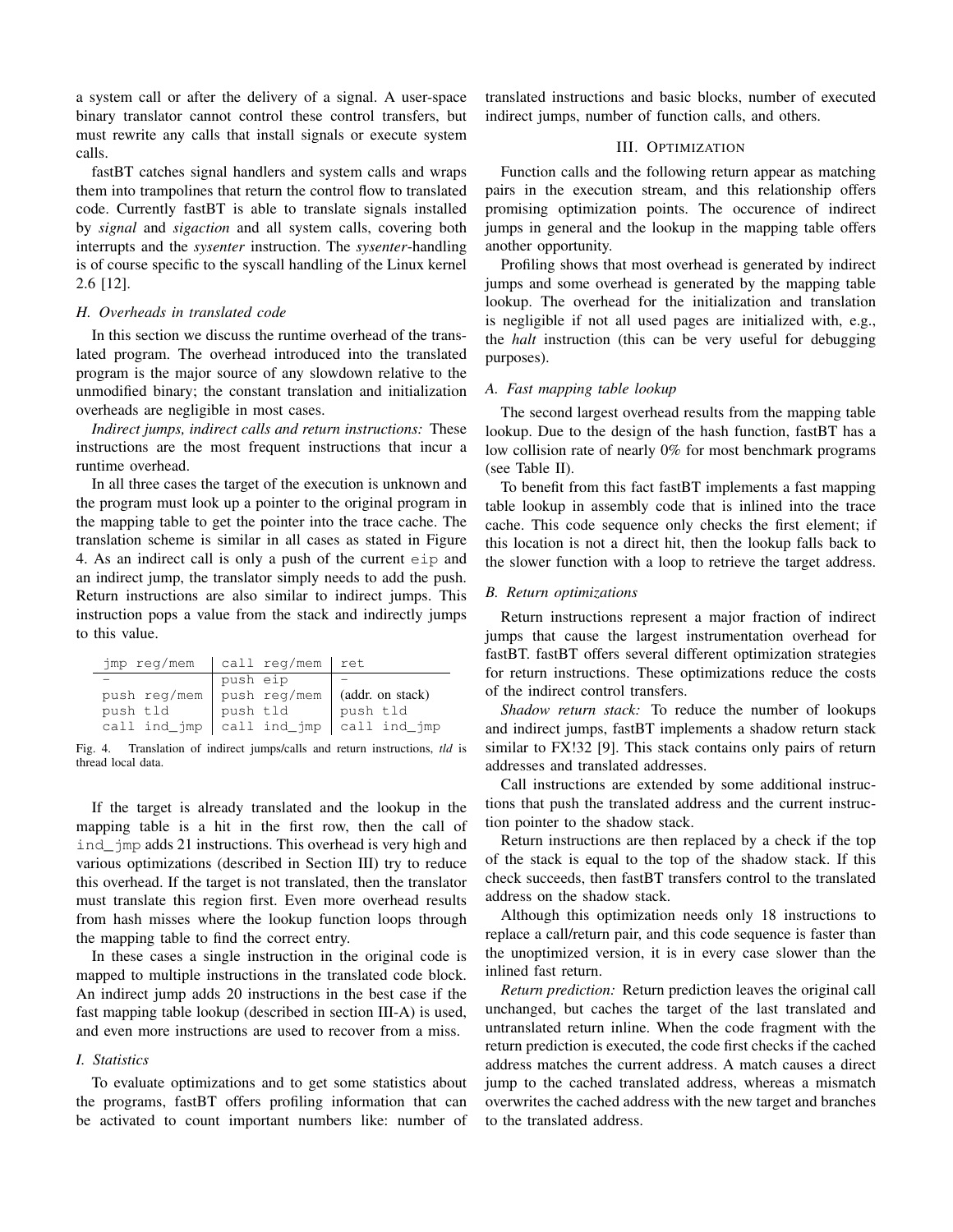Figure 5 shows the code fragment for the inlined prediction. fastBT only executes 4 instructions, if the prediction is correct. An incorrect prediction needs 8 additional instructions next to an indirect jump with at least 35 instructions to fix the cached values leading to 43 instructions in total. To benefit from this optimization fastBT needs more than 48.7% correct predictions to outperform the indirect jump.

```
cmpl $cached_rip, (%esp)
ie hit ret
pushl tld
call ret_fixup
hit_ret:
addl $4, %esp
jmp translated_rip
```
Fig. 5. Return instruction with an included prediction, *rip* is the return instruction pointer and *tld* the pointer to thread local data.

*Inlined fast return:* This optimization inlines a fast mapping table lookup where needed into the trace cache. If the first lookup is a hit, then fastBT can branch directly to the translated target. Otherwise an indirect jump is used.

The HASH\_PATTERN used in Figure 6 is already statically shifted right to remove the shift operation. fastBT also uses extended address calculation to reduce the number of instructions needed to get the hash table offset.

```
pushl %ebx
pushl %ecx
movl 8(%esp), %ebx # load rip
movl %ebx, %ecx
andl HASH_PATTERN, %ebx
subl maptbl_start(0,%ebx,4), %ecx
jecxz hit
popl %ecx
popl %ebx
pushl tld
call ind_jmp
hit:
movl maptbl_start+4(0,%ebx,4), %ebx
movl %ebx, 8(%esp) # overwrite rip
rip popl %ecx
popl %ebx
ret
```


Using this implementation, fastBT needs 12 instructions for a return in the best case with a direct mapping table hit.

## *C. Indirect call prediction*

fastBT applies the concept of return address prediction to predict indirect calls as well. This optimization caches call targets, and if the prediction is correct execution can jump directly to the translated target. Otherwise fastBT calls a fixup routine that stores the new target in the cache and then jumps to the translated address.

This optimization is well suited for shared libraries as targets are loaded dynamically after the program has started and the library loader uses indirect calls. Furthermore the targets of these calls remain constant during program execution; as a consequence the target cache has a high hit rate.

We applied this optimization to *all* indirect jumps, but the result was a high miss rate with diminishing returns.

### *D. Function inlining*

Profiling shows that function calls are responsible for the largest overheads. As fastBT already extracts traces into the trace cache, the addition of function inlining was an obvious extension.

This optimization served as a test of the extensibility of the fastBT framework. We implemented basic function inlining in no more than about 50 lines of code. Every time the translator sees a function call it checks the length of the callee, and if the function contains only one basic block it is inlined into the current basic block.

We also explored different strategies for inlining depth and aggressiveness to allow inlining of multiple functions and basic blocks, with diminishing returns for more complicated schemes.

## IV. PERFORMANCE EVALUATION

In the evaluation of fastBT we are interested in the comparative performance to other systems as well as in the instrumentation overhead. We would also like to know the significance of different optimizations for the individual benchmarks. Such performance data makes it possible to characterize the different benchmarks and to reason which other optimizations can be used for further improvements.

#### *A. Experimental setup*

All benchmarks were executed on a single machine with an Intel Core2 Duo CPU at 3.00GHz and 2GB main memory. The system runs on Ubuntu 7.10 with gcc version 4.1.3 and glibc version 2.6-22.

The SPEC CPU2006 benchmark suite version 1.0.1 is used to evaluate the single threaded performance. We compare fastBT with other binary translators: HDTrans [22] version 0.4.1, DynamoRIO [5; 6] version 0.9.4 and PIN [17] revision 19012.

#### *B. Instrumentation overhead*

Instrumentation overhead is measured compared to an execution without binary translation. fastBT is compiled with gcc and -O3. These fastBT optimizations are activated in various runs:

- Inlined fast return (IFR)
- Return prediction (RP)
- Fast mapping table lookup (FM)
- Prediction for indirect calls (PIC)
- Function inlining (FI)
- Fast indirect jump (FIJ)

Figure 7 shows the performance of fastBT compared to untranslated code. We measure the overhead factor of all C and C++ based SPEC CPU2006 benchmarks.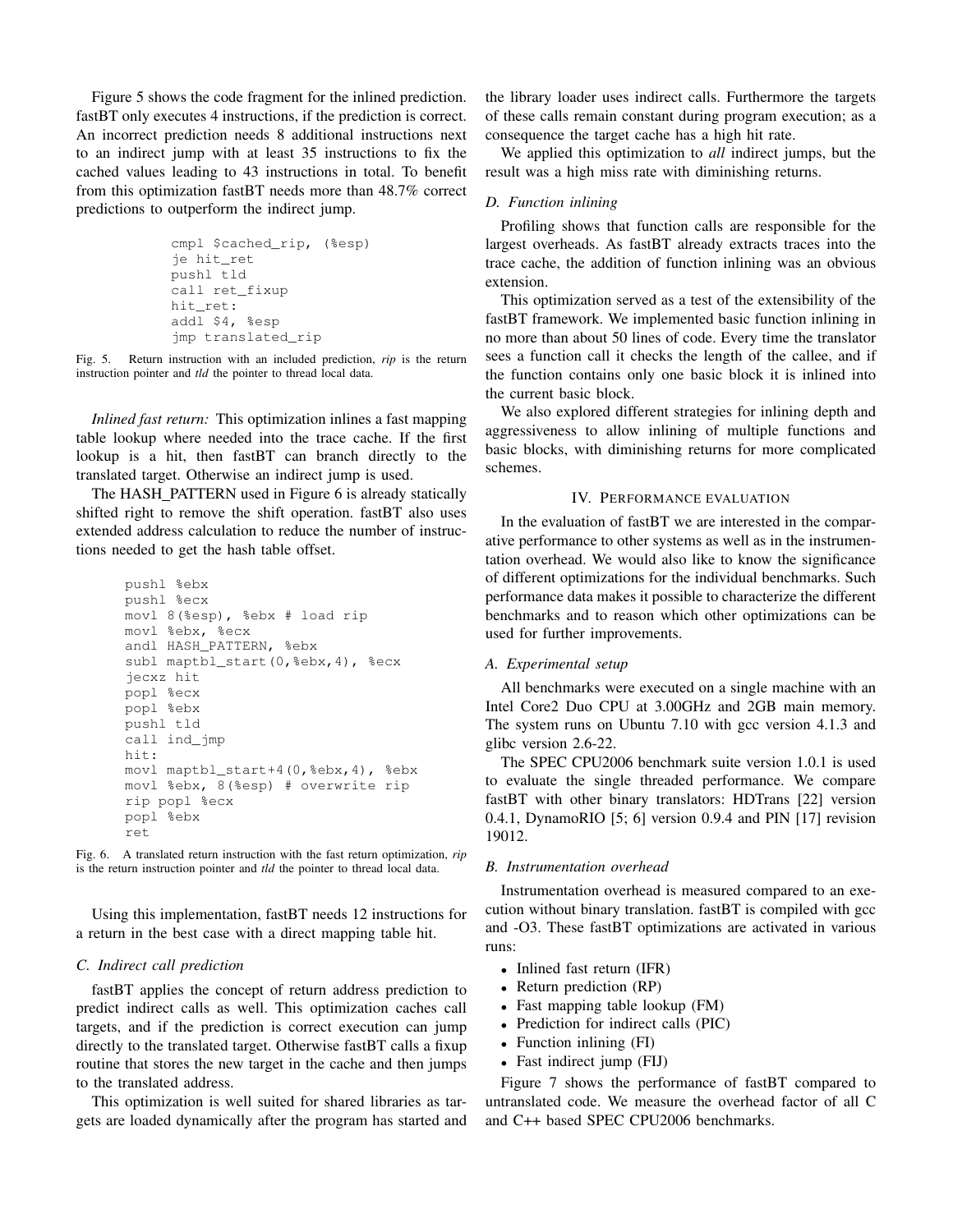

Fig. 7. SPEC CPU2006 benchmarks slowdown relative to untranslated code, comparing different optimizations

The fastest setting is a combination of an inlined fast return, the fast mapping table lookup, prediction for indirect calls, function inlining, and fast indirect jump (IFR+FM+PIC+FI+FIJ). All other bars refer to this implementation and replace or remove certain optimizations.

Performance is good for most benchmarks (0-10% overhead). A second group of benchmarks has a moderate overhead below 52%. A third group of five programs suffers from a high overhead ranging from 88% to 103%.

*Overhead analysis:* Table I shows characteristics of the different SPEC CPU2006 benchmarks. This table reveals that the gcc benchmark pays a high translation cost since the binary is invoked 9 times (and therefore the binary translator is also invoked 9 times). This initial translation cost is hard to amortize; the gcc benchmark is the only one where translation overhead is significant. Two other benchmarks, perlbench and gobmk, also have a relatively large code base and are started multiple times.

Table II presents a per benchmark statistic of the SPEC CPU2006 benchmarks using the fastest configuration (IFR+FM+PIC+FI+FIJ). This table, compared with Figure 7, explains why binary translation is in some cases slower than

| <b>Benchmark</b>   | Instrs.   | <b>BBs</b> | Execs. | Ovhd. |
|--------------------|-----------|------------|--------|-------|
| 400.perlbench      | 248,753   | 54,288     | 3      | 1.88  |
| $401$ .bzip        | 72,261    | 11,809     | 6      | 1.06  |
| $403.\mathrm{gcc}$ | 2,244,313 | 500,030    | 9      | 1.39  |
| $429$ .mcf         | 8,207     | 1,467      | 1      | 0.99  |
| 445.gobmk          | 540,224   | 99,735     | 5      | 1.34  |
| 456.hmmer          | 19,667    | 3,523      | 1      | 1.00  |
| 458.sjeng          | 16,604    | 3,337      | 1      | 1.49  |
| 462.libquant.      | 8,209     | 1,230      | 1      | 1.03  |
| 464.h264ref        | 161,107   | 22,052     | 3      | 1.43  |
| 471.omnetpp        | 50,398    | 10,281     | 1      | 1.52  |
| 473.astar          | 27,755    | 4,698      | 2      | 1.10  |
| 483.xalan.         | 158,461   | 27,210     | 1      | 2.00  |
| 433 mile           | 20,237    | 2,750      | 1      | 1.06  |
| 435.gromacs        | 41,025    | 5190       | 1      | 1.01  |
| 436.cactus.        | 44,365    | 7,371      | 1      | 1.02  |
| 444.namd           | 36,545    | 3,790      | 1      | 0.99  |
| 447.dealII         | 103,520   | 13,784     | 1      | 1.99  |
| 450.soplex         | 79,152    | 11,606     | 2      | 1.08  |
| 453.povray         | 64,054    | 11,368     | 1      | 2.03  |
| 454.calculix       | 92,054    | 13,964     | 1      | 1.03  |
| 470.1bm            | 6,912     | 1,099      | 1      | 0.99  |
| 482.sphinx3        | 31,403    | 5,308      | 1      | 1.09  |

TABLE I

PER BENCHMARK STATISTIC WITH SUM OF TRANSLATED INSTRUCTIONS FOR ALL EXECUTIONS (ACTIVE CODE), NUMBER OF BASIC BLOCKS, HOW MANY TIMES THE BINARY TRANSLATOR WAS STARTED PER BENCHMARK RUN AND THE MINIMAL OVERHEAD/SLOWDOWN.

the untranslated run.

Most of the overhead results from the following four different sources:

- Function pointers: Calling a function through a function pointer results in an indirect call. Every indirect call leads to the execution of overhead instructions. The memory location of the function pointer is read and the target is then mapped into the trace cache. To reduce this overhead the last target of the function pointer is saved if the indirect call prediction optimization is activated. If the function pointer changes, then fastBT must do an additional lookup for the new address. The perlbench, gobmk, and sjeng benchmarks have a high collision rate in the mapping table.
- Number of function calls: Every function call incurs a linear overhead. The cost of function calls can be decreased through inlining. The dealII benchmark shows nicely that the overhead can be reduced through inlining; fastBT does not pay the additional cost for a function call in 54% of the calls.
- **Jump tables (switch):** Switch constructs or jump tables are another source of overhead. The C compiler translates switch constructs into indirect jumps. The targets of the memory locations do not change, but the binary translator must add and execute an additional lookup for each of these jumps.
- Mapping cache misses: A high miss rate in the mapping table leads to additional overhead for every indirect jump and every indirect call. This problem arises if the mapping table is over full or if multiple targets are close together.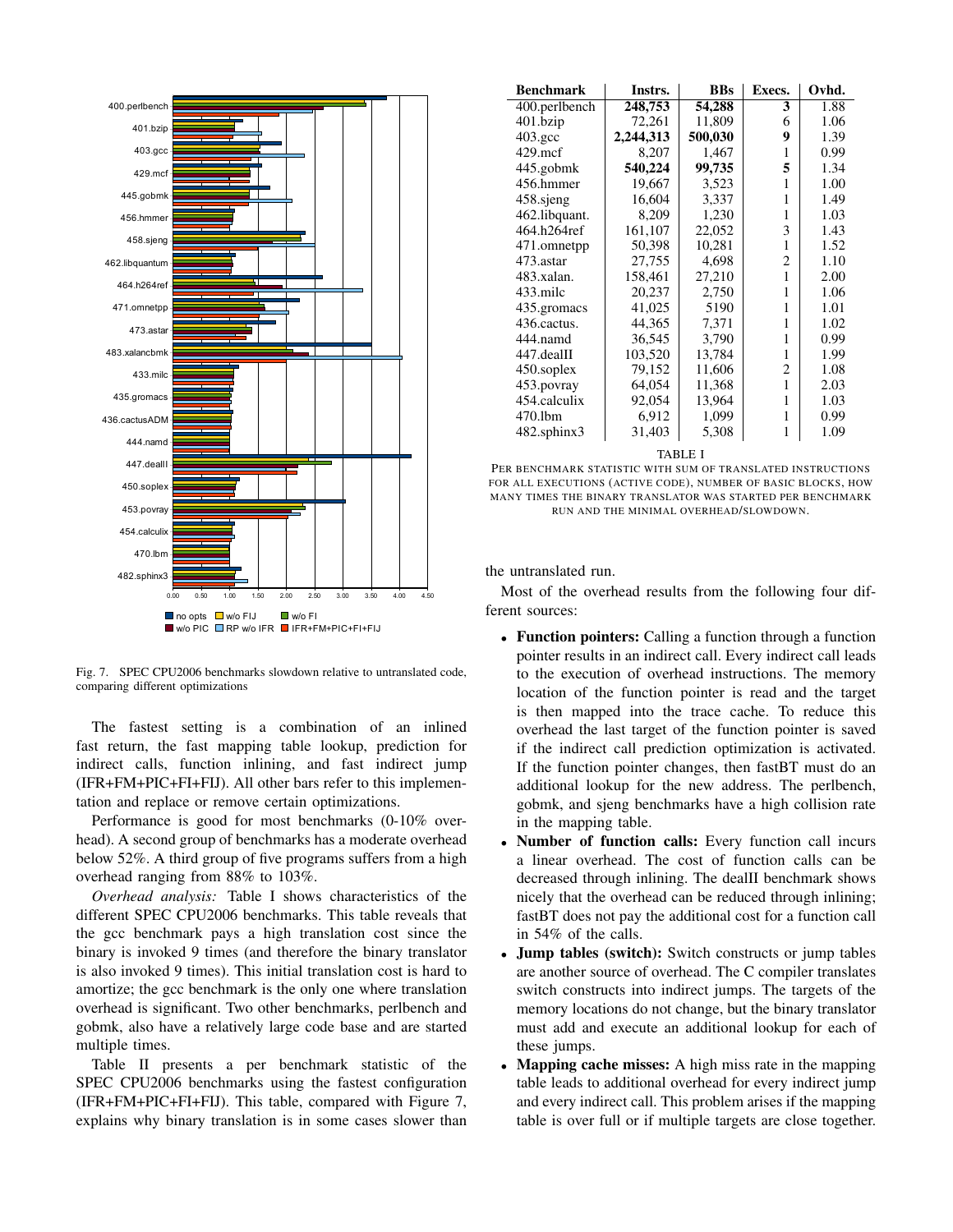| <b>Benchmark</b> | Map. misses   | $(miss\%)$  | <b>Function calls</b> | (inlined)   | Ind. jumps        | Ind. calls       | $(miss\%)$  |
|------------------|---------------|-------------|-----------------------|-------------|-------------------|------------------|-------------|
| 400.perlbench    | 246,667       | $(0.00\%)$  | 21,908,972,069        | $(9.50\%)$  | 21,929,721,015    | 3,902,298,779    | $(89.14\%)$ |
| 401.bzip2        | 6             | $(0.00\%)$  | 6,686,411,394         | $(0.00\%)$  | 1,870,766         | 1.867            | $(9.86\%)$  |
| $403.\text{gcc}$ | 41,172,650    | $(0.81\%)$  | 11,416,485,263        | $(2.82\%)$  | 5,040,160,816     | 653, 553, 951    | $(4.08\%)$  |
| $429$ mcf        | $^{\circ}$    | $(0.00\%)$  | 6,937,298,559         | $(0.05\%)$  | 1,708,666         | 574,634          | $(0.01\%)$  |
| 445.gobmk        | 23,892,158    | $(16.23\%)$ | 17,818,856,119        | $(1.33\%)$  | 117,474,377       | 185,811,452      | $(15.96\%)$ |
| 456.hmmer        | 15            | $(0.00\%)$  | 219, 205, 278         | (26.78%)    | 163,062,857       | 1,138,876        | $(0.01\%)$  |
| 458 sjeng        |               | $(0.00\%)$  | 21,939,941,742        | $(1.25\%)$  | 10,992,904,415    | 5,070,023,325    | $(64.05\%)$ |
| 462.libquant.    |               | $(0.00\%)$  | 1,762,122,564         | $(0.00\%)$  | 979               | 209              | $(7.18\%)$  |
| 464.h264ref      | 1,133,513,780 | $(42.64\%)$ | 9,148,416,877         | $(30.36\%)$ | 2,316,733,272     | 28,445,058,103   | $(1.20\%)$  |
| 471.omnetpp      | 335,404,293   | $(10.57\%)$ | 17,282,090,091        | $(19.29\%)$ | 3,151,849,446     | 2,733,835,044    | $(0.76\%)$  |
| 473.astar        | 100           | $(0.00\%)$  | 17,389,970,212        | (31.63%)    | 10,809,621        | 4,996,462,097    | $(0.00\%)$  |
| 483.xalan.       | 51,717,068    | $(1.96\%)$  | 19,825,915,425        | $(13.87\%)$ | 2,426,718,169     | 9, 161, 983, 117 | $(2.30\%)$  |
| 433.milc         | 0             | $(0.00\%)$  | 6,707,912,535         | $(1.43\%)$  | 11,999,314        | 3,856,839        | $(0.00\%)$  |
| 435.gromacs      |               | $(0.00\%)$  | 3,510,490,537         | $(75.48\%)$ | 27,444,253        | 3,274,839        | $(0.86\%)$  |
| 436. cactus.     |               | $(0.00\%)$  | 1,670,570,147         | $(0.53\%)$  | 1,650,753,737     | 223,565          | $(22.09\%)$ |
| 444.namd         |               | $(0.00\%)$  | 33,516,882            | (20.47%)    | 14,909,541        | 1,969,176        | $(0.00\%)$  |
| 447.dealII       | 1,137,176     | $(0.01\%)$  | 52,965,608,272        | $(54.00\%)$ | 21, 163, 171, 969 | 540,898,547      | $(0.13\%)$  |
| 450.soplex       | 235,035       | $(0.01\%)$  | 2,482,695,709         | $(3.54\%)$  | 1,722,689,963     | 27,488,899       | $(0.00\%)$  |
| 453.povray       | 49,590        | $(0.00\%)$  | 18,698,952,109        | $(8.10\%)$  | 433,067,223       | 7,072,491,358    | $(29.10\%)$ |
| 454.calculix     | 1,038         | $(0.00\%)$  | 5,200,465,040         | $(25.43\%)$ | 502,727,282       | 11,226,880       | $(0.00\%)$  |
| 470.1bm          | $\theta$      | $(0.00\%)$  | 5,273,650             | $(49.98\%)$ | 2,627,289         | 3,724            | $(0.75\%)$  |
| 482.sphinx3      | 5,662         | $(0.00\%)$  | 7,489,332,386         | $(10.54\%)$ | 268,757,951       | 6,126,858        | $(0.06\%)$  |

TABLE II

PER BENCHMARK NUMBER OF MAPPING TABLE MISSES, PERCENTAGE COMPARED TO OVERALL MISSES, NUMBER OF CALLS, PERCENTAGE OF CALLS THAT ARE INLINED, NUMBER OF INDIRECT JUMPS, NUMBER OF (PREDICTED) INDIRECT CALLS AND PERCENTAGE OF MISPREDICTIONS.

This miss rate can be lowered with adaptive optimization through remapping of hot entries, a larger mapping table, or a different hash function. Each of these possible remedies leads to either additional overhead or a larger memory footprint and initialization cost.

Each of the four worst performing benchmarks (perlbench, sjeng, dealII and povray) include multiple of the above mentioned factors. The most dominant overhead is the combined effect of the collisions in the mapping table and the overhead induced by the indirect call handling.

#### *C. Single-threaded comparative performance*

Figure 8 shows the performance of fastBT relative to other binary translation systems.

The comparison between fastBT, DynamoRIO and PIN shows that fastBT performs overall as well as intermediaterepresentation-based (IR-based) translation systems that use intermediate representations instead of tables, but without the complexity of such a system. Exceptions are the perlbench, sjeng and povray benchmarks where fastBT is slower due to the high miss rate of our indirect call prediction.

An important difference between fastBT, HDTrans, and DynamoRIO is that fastBT supports the new sysenter system call interface. DyanmoRIO does not support this interface and exits with an error message. HDTrans fails to maintain control after the return of any sysenter system call and the program continues untranslated. Both systems support only the older interrupt driven system call interface.

## *D. Code size*

The code (of the translator) generated by fastBT is compact. The final library fits into 88k of code, including all selected features and optimizations. HDTrans, DynamoRIO and PIN all need larger runtime environments with 160k of code, 324k of code and 8,607k of code respectively. Disadvantages of large libraries are additional cache misses and pollution of the instruction cache. Due to the small memory footprint fastBT interfers less with the original code.

## V. RELATED WORK

Binary translation (BT) is extensively covered in the literature, and numerous binary translators exist both from academia and industry. BT dates back to the 80ies with work on Smalltalk-80 [10] and a simulator for an IBM System/370 [18] where complete code blocks were translated.

In this section we survey some binary translators that are similar to fastBT either in the target application or in usability. There are two kinds of binary translators: the first group (e.g., HDTrans, Mojo [23] and JudoDBR [20]) consists of low-level, table-based binary translators, and the second group (e.g., DynamoRIO, PIN, and Valgrind [19]) consists of high-level, IR-based implementations.

The advantage of the IR-based approaches is that more sophisticated optimizations are possible, but the disadvantage is that the translator needs to compensate a higher runtime overhead. Other binary translators like the one from Kistler et al. [16] or Hiser et al. [14] try to speed up program code using profiling and adaptive optimizations to overcome the additional instrumentation cost. FX!32 [9] uses a dual approach. On one hand it uses *cross-platform* emulation for infrequently executed code and on the other hand employs profile generation and offline static recompilation of hot code to speed up overall execution. A hash map is used to map between the emulator and the translated code.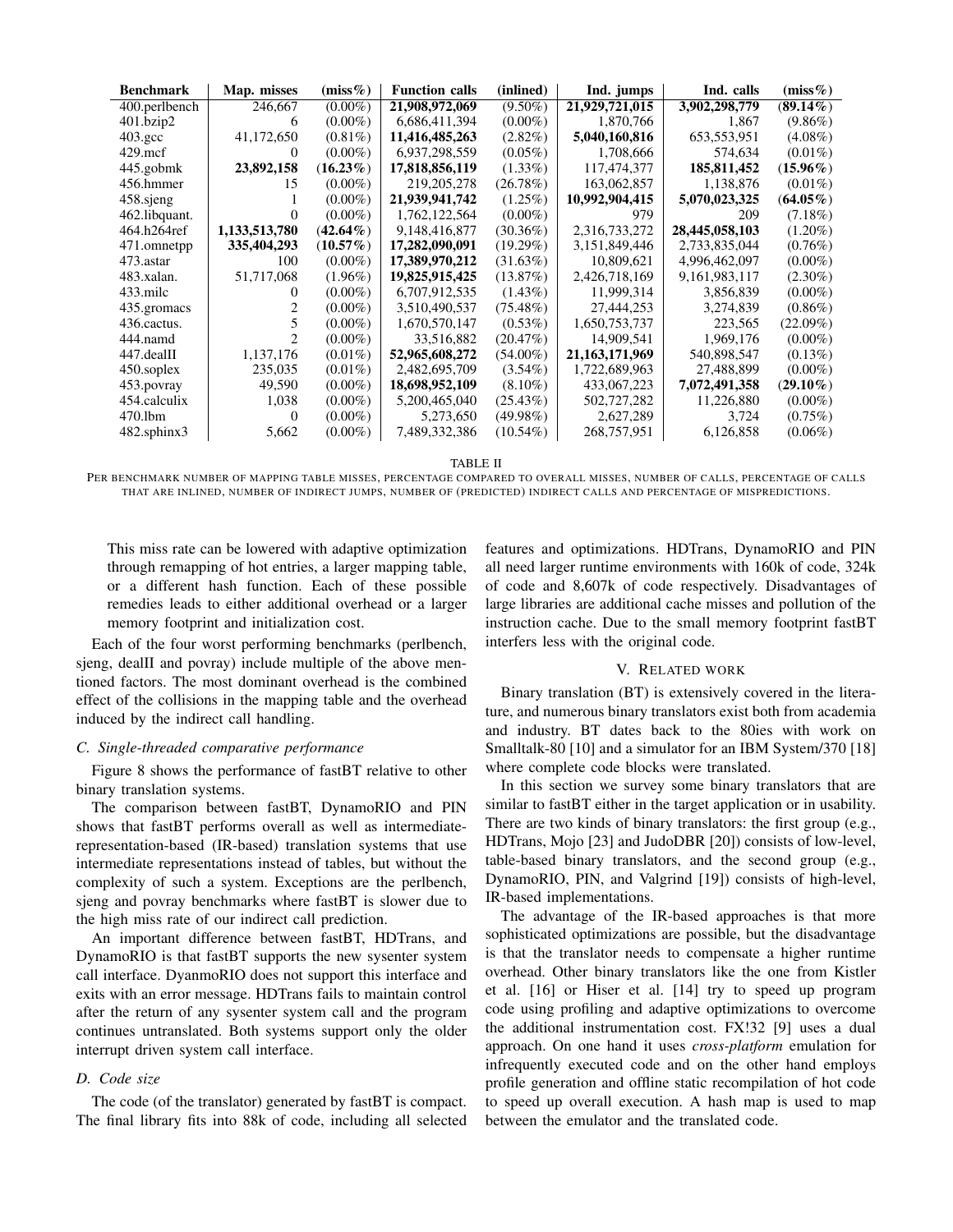

Fig. 8. SPEC CPU2006 benchmarks performance compared to other systems (relative to untranslated code)

All binary translators need some way to handle indirect branches efficiently. Hiser et al. [15] cover different indirect branch mechanisms like lookup inlining, sieves, and a translation cache.

A related topic is full system translation or virtualization. QEMU [3] provides full system *cross machine* virtualization using dynamic translation. VMWare [11; 8] is a full system virtualization tool that uses dynamic translation for executed privileged instructions in supervisor mode, unlike Xen [2] that uses para-virtualization, replacing the privileged instructions already at the source level.

# *A. HDTrans*

HDTrans [22; 21] is a light-weight, table-based instrumentation system. A code cache is used for translated code as well as trace linearization and optimizations for indirect jumps. HDTrans resembles fastBT most closely with respect to speed and implementation, but there are significant differences.

In addition to the support of the sysenter instruction, fastBT raises the level of interaction with the translation system. HDTrans requires a user to supply a low-level translation table that specifies the correct action for each translated instruction; fastBT offers a high-level interface using the table generator. The high-level interface makes it possible to use groups of instructions or properties (e.g., accesses to memory, special-function instructions) as well as individual instructions. HDTrans requires the user to specify any translation directly on the machine-code representation.

Compared to fastBT, HDTrans translates longer chunks of code at a time, only stopping at conditional jumps or return instructions. This strategy can result in longer stalls for the program. Trampolines to start the translator for not already translated targets are inserted into the basic blocks itself. Therefore the memory regions for these instructions cannot be recycled after the target is translated.

## *B. Dynamo and DynamoRIO*

Dynamo is a dynamic optimization system developed by Bala et al. [1]. DynamoRIO [5; 6; 13] is the binary-only IA-32 version of Dynamo for Linux and Windows. The translator extracts and optimizes traces for hot regions. Hot regions are identified by adding profiling information to the instruction stream. These regions are converted into an IR, optimized and recompiled to native code.

Compared to fastBT, DynamoRIO incurs a high foot print (due to profiling, IR extraction, and recompilation) and it remains unclear whether the proposed optimizations offer a significant benefit over the simple table based translation approach because the overhead for profiling, trace selection, as well as IR generation and optimization must be compensated.

# *C. PIN*

PIN[17] is an example of a dynamic instrumentation system that exports a high-level instrumentation API that is available at runtime. The system offers an online high-level interface to all instructions. PIN uses the user-supplied definition and dynamically instruments the running program.

In contrast to PIN, fastBT offers the high-level interface at compile time. A table-based translator that is then used at runtime is generated using the high-level interface. This limits fastBT's alteration possibilities at runtime but removes unneeded flexibility. To keep the design simple fastBT also does not implement transformations like register reallocation, although they could be added to the fastBT framework.

## VI. CONCLUDING REMARKS

We present fastBT, a low overhead, simple binary translator that yields good performance: the translation is fast and the translated program executes efficiently. fastBT is highly configurable at compile time using a table generator, so a user can express the translation at a high level and focus on customizing the translation actions to avoid execution inefficiencies. Only the generated multilevel opcode tables are used at runtime to translate instructions from the user program. This approach to generate a binary translator results in a lean translation engine offering a more flexible interface than a low-level table.

Indirect control transfers limit performance of softwarebased translations. Although the amount and severity of these control transfers can be reduced through optimizations, they cannot be overcome with software smartness alone.

Nevertheless, such overhead can be tolerated; as demonstrated by fastBT's performance, the execution penalty introduced into the translated program is tolerable. Since fastBT